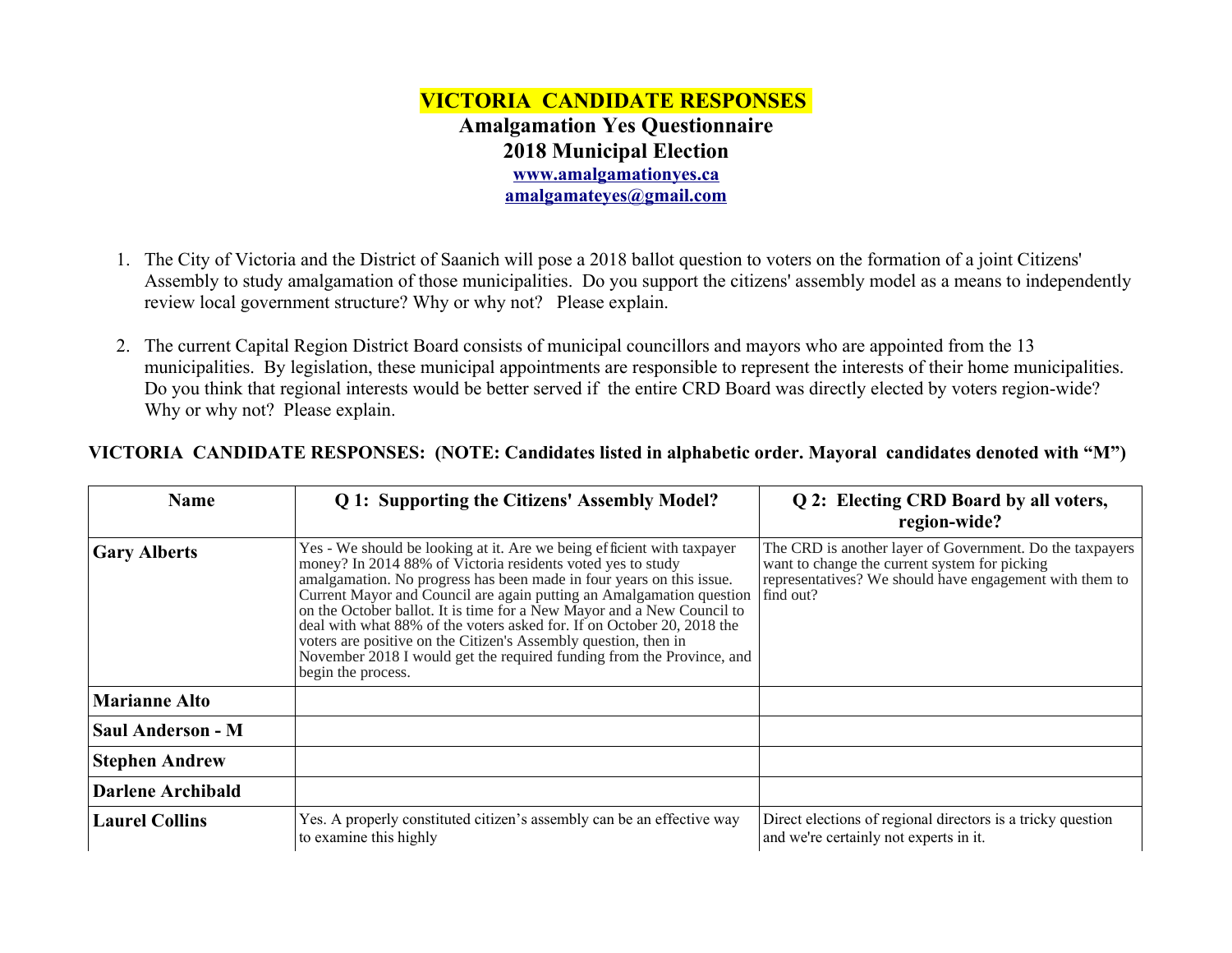|                        | politicized issue. In addition to examining the costs and benefits of full<br>amalgamation with Saanich, we support moving quickly to improve<br>public safety and reduce costs by amalgamating the Victoria, Oak Bay,<br>and Saanich police departments.                                                                                                     | In the CRD's multi-governance, consensus-based system,<br>it's sometimes hard to keep track of the long chain of<br>accountability from CRD staff and sub-agencies to CRD<br>directors to city councils and finally, to residents. With the<br>current mandate and governance system, it is uncertain<br>whether direct elections would resolve the governance<br>issues at the CRD.<br>The CRD belongs to all the residents of the region, and we<br>need it to work if we're going to tackle our biggest regional<br>challenges: housing affordability, transportation and<br>climate change. If the CRD were given an expanded<br>mandate to make decisions on big regional issues, direct<br>elections might make sense because than their would be<br>direct accountability (and therefore greater democratic<br>legitimacy) to the CRD's actions. Even then, we would be<br>concerned about finding the right balance between between<br>regional and municipal authority.<br>We're interested in listening to the community and learning<br>from the experts - we all agree that we need to make<br>regional governance work better. Let's work together to<br>find the best path forward.                |
|------------------------|---------------------------------------------------------------------------------------------------------------------------------------------------------------------------------------------------------------------------------------------------------------------------------------------------------------------------------------------------------------|------------------------------------------------------------------------------------------------------------------------------------------------------------------------------------------------------------------------------------------------------------------------------------------------------------------------------------------------------------------------------------------------------------------------------------------------------------------------------------------------------------------------------------------------------------------------------------------------------------------------------------------------------------------------------------------------------------------------------------------------------------------------------------------------------------------------------------------------------------------------------------------------------------------------------------------------------------------------------------------------------------------------------------------------------------------------------------------------------------------------------------------------------------------------------------------------------------------|
| <b>Sharmarke Dubow</b> | Yes. A properly constituted citizen's assembly can be an effective way<br>to examine this highly<br>politicized issue. In addition to examining the costs and benefits of full<br>amalgamation with Saanich, we support moving quickly to improve<br>public safety and reduce costs by amalgamating the Victoria, Oak Bay,<br>and Saanich police departments. | Direct elections of regional directors is a tricky question<br>and we're certainly not experts in it.<br>In the CRD's multi-governance, consensus-based system,<br>it's sometimes hard to keep track of the long chain of<br>accountability from CRD staff and sub-agencies to CRD<br>directors to city councils and finally, to residents. With the<br>current mandate and governance system, it is uncertain<br>whether direct elections would resolve the governance<br>issues at the CRD.<br>The CRD belongs to all the residents of the region, and we<br>need it to work if we're going to tackle our biggest regional<br>challenges: housing affordability, transportation and<br>climate change. If the CRD were given an expanded<br>mandate to make decisions on big regional issues, direct<br>elections might make sense because than their would be<br>direct accountability (and therefore greater democratic<br>legitimacy) to the CRD's actions. Even then, we would be<br>concerned about finding the right balance between between<br>regional and municipal authority.<br>We're interested in listening to the community and learning<br>from the experts - we all agree that we need to make |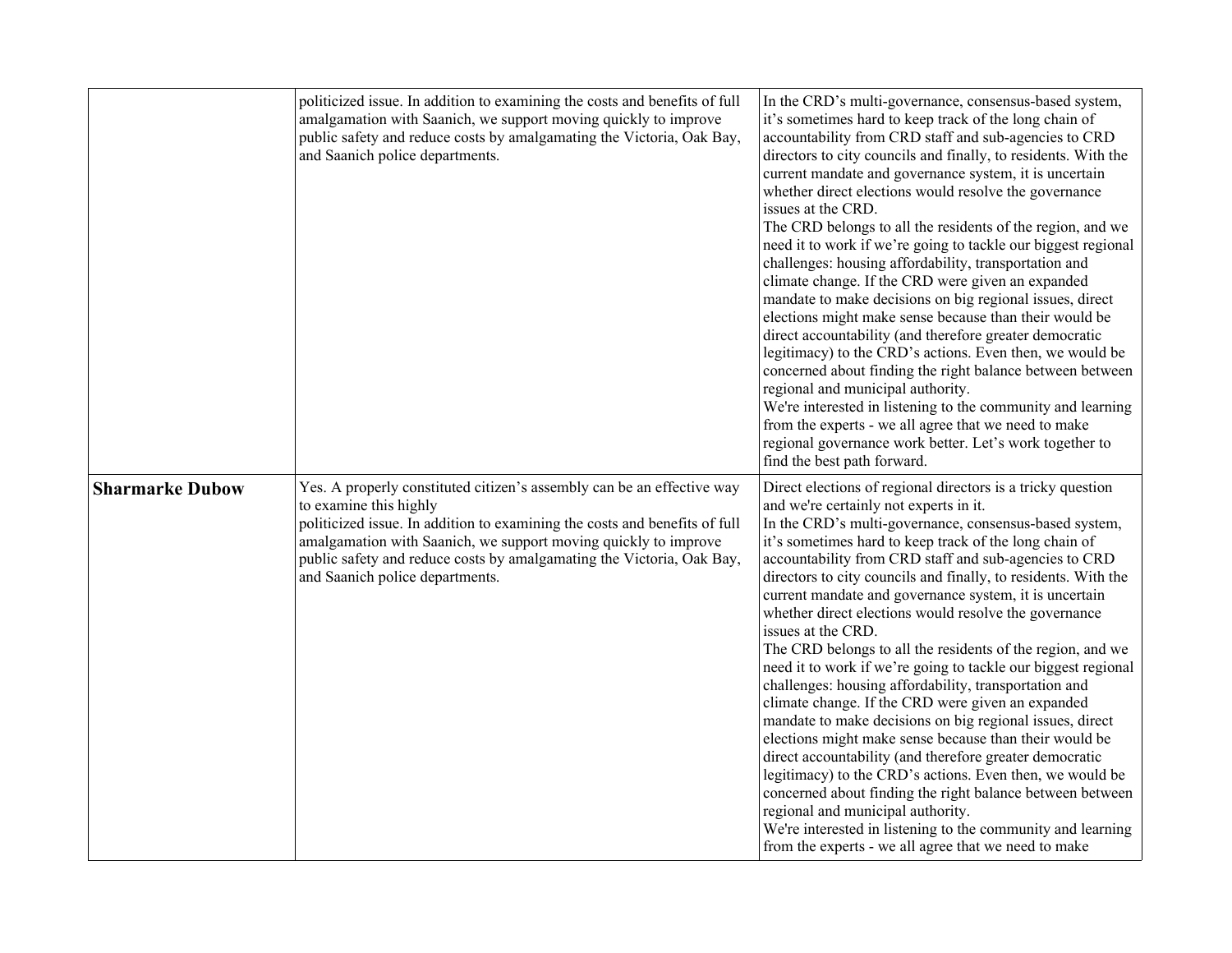|                        |                                                                                                                                                                                                                                                                                                                                                                                                                                                                                                                                                                                                                                                                                                                                                                                                                                                                                                                                                                                                                                                                                                                                                                         | regional governance work better. Let's work together to<br>find the best path forward.                                                                                                                                                                                                                                                                                                                                                                                                                                                                                                                                                                                                                                                            |
|------------------------|-------------------------------------------------------------------------------------------------------------------------------------------------------------------------------------------------------------------------------------------------------------------------------------------------------------------------------------------------------------------------------------------------------------------------------------------------------------------------------------------------------------------------------------------------------------------------------------------------------------------------------------------------------------------------------------------------------------------------------------------------------------------------------------------------------------------------------------------------------------------------------------------------------------------------------------------------------------------------------------------------------------------------------------------------------------------------------------------------------------------------------------------------------------------------|---------------------------------------------------------------------------------------------------------------------------------------------------------------------------------------------------------------------------------------------------------------------------------------------------------------------------------------------------------------------------------------------------------------------------------------------------------------------------------------------------------------------------------------------------------------------------------------------------------------------------------------------------------------------------------------------------------------------------------------------------|
| Rob Duncan - M         |                                                                                                                                                                                                                                                                                                                                                                                                                                                                                                                                                                                                                                                                                                                                                                                                                                                                                                                                                                                                                                                                                                                                                                         |                                                                                                                                                                                                                                                                                                                                                                                                                                                                                                                                                                                                                                                                                                                                                   |
| <b>Steve Filipovic</b> |                                                                                                                                                                                                                                                                                                                                                                                                                                                                                                                                                                                                                                                                                                                                                                                                                                                                                                                                                                                                                                                                                                                                                                         |                                                                                                                                                                                                                                                                                                                                                                                                                                                                                                                                                                                                                                                                                                                                                   |
| <b>Marg Gardiner</b>   | I fully support the Citizens' Assembly process. A committee consisting<br>of interested residents reflecting the demographic of the two<br>municipalities would be at arm's length from elected<br>Mayors/Councillors and municipal staff. A study of the possibility of<br>two municipalities becoming one is doable.<br>I have lived in Saanich and Victoria and believe that residents in both<br>municipalities may benefit from amalgamating.<br>Amalgamation could lead to better decision-making for the combined<br>area, and for the Region as the two municipalities form the core.                                                                                                                                                                                                                                                                                                                                                                                                                                                                                                                                                                           | We need more effective regional planning, including<br>transportation and housing (especially supportive and<br>transitional housing). However, I am not convinced that a<br>directly elected CRD Board would be more effective.<br>Rather than 91 elected officials in the region, we would<br>have well over 100.<br>Given the hundreds of agreements between the various<br>municipalities, an elected CRD Board would have limited<br>benefit over the current structure. Many, if not most, major<br>projects/decisions would still have to go to the individual<br>municipalities/districts involved with the project for<br>approval. E.g. with wastewater project, Esquimalt would<br>still have had veto power as rezoning was required. |
| Michael Geoghegan - M  | I support any process that moves us forward in terms of giving the<br>residents of Victoria and Saanich a chance to vote on amalgamation. A<br>citizens assembly model does allow for a great deal of public input<br>which would be useful in gauging the level of support out there prior to<br>any referendum being held, as well as identifying key concerns the<br>public may have.<br>As Mayor of Victoria I would be quite willing to work cooperatively<br>with the Mayor of Saanich to move amalgamation forward. One of the<br>key concerns I have is that currently the Mayor and Council of Victoria<br>are not overly concerned with consulting with small business owners. I<br>suspect this is in large part because they know that many small business<br>owners reside in Saanich. Amalgamation would solve this problem.<br>Amalagamation would also lead to better land use and transportation<br>planning. However, overall cost savings would significantly depend on<br>whether amalgamation was done with an eye to identifying and<br>implementing cost savings, or whether it was done as a means for further<br>bureaucratic empire building. | I think the interests of voters and taxpayers would have best<br>been served if historically the CRD had never been created<br>by Premier WAC Bennett but instead he had moved ahead<br>with amalgamation as he did with other muncipalities, eg<br>Kelowna and Rutland.<br>With 13 different municipal governments governing a<br>combined population less than that of Burnaby, I believe<br>the public interest would be much better served by a CRD<br>board consisting of Mayors plus CRD directors directly<br>elected by the public. That way if people were unhappy<br>with decisions made by the CRD Board they would have<br>direct democratic recourse at the next election.                                                           |
| <b>Riga Godron</b>     |                                                                                                                                                                                                                                                                                                                                                                                                                                                                                                                                                                                                                                                                                                                                                                                                                                                                                                                                                                                                                                                                                                                                                                         |                                                                                                                                                                                                                                                                                                                                                                                                                                                                                                                                                                                                                                                                                                                                                   |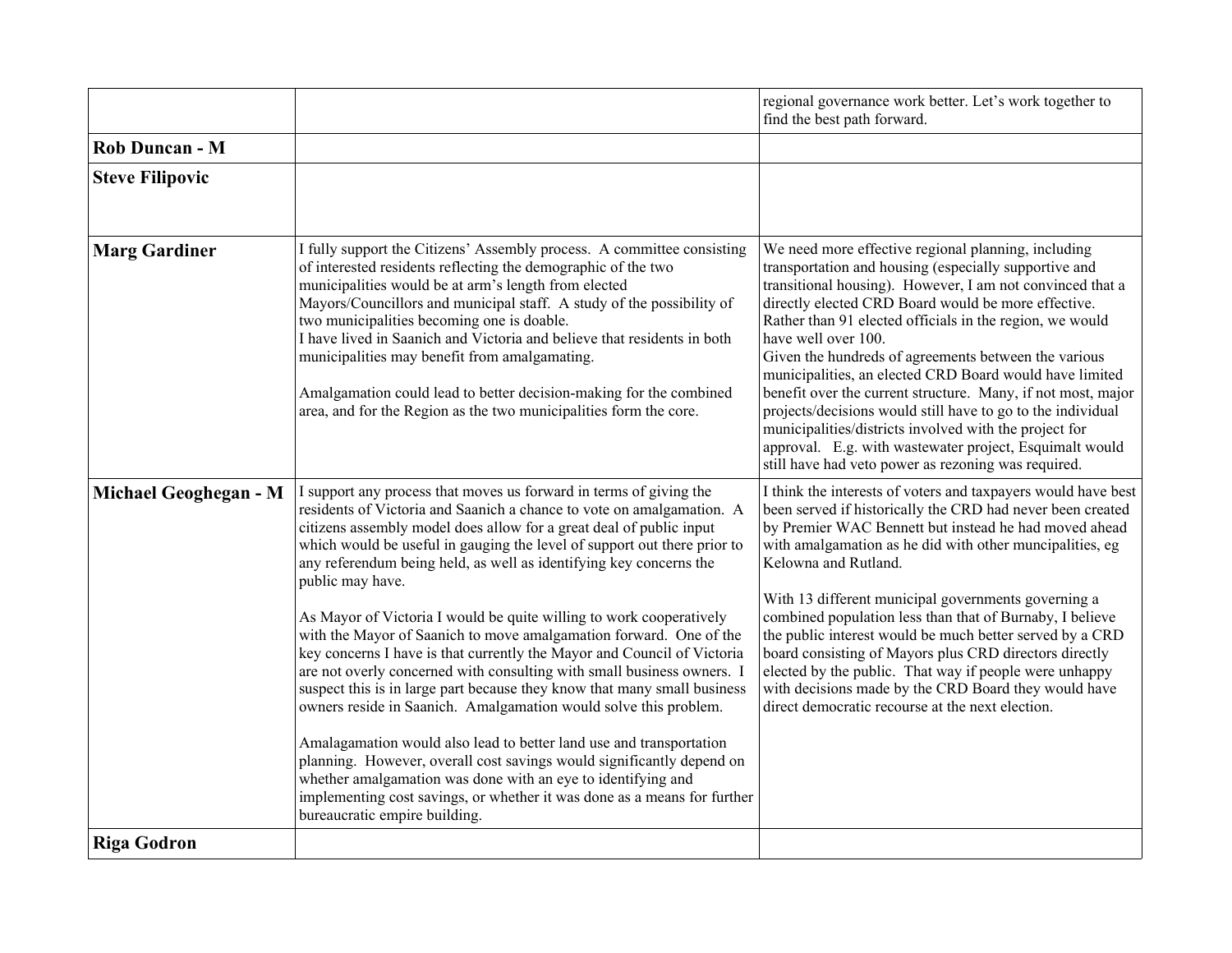| <b>James Harasymow</b>     |                                                                                                                                                                                                                                                                                                                                                                                                                                                                                                                                                                                                                                                                                                                                                                                                                                                                                                                                                                                                                                                                                                                                                                                                                                                                                                                                                                                                                                                                                                                                                                                                                                                                                                                                                                                                                                                                                                                        |                                                                                                                                                                                                                                                                                                                                                                                                                                                                                                                                                                                                                                                                                                                                                                                                                                                                                                                                                                                                                                                                                                                                                                                                                                                                                                                                                                                                                                                                                                                                                                                                                                                                                                                                                                                                         |
|----------------------------|------------------------------------------------------------------------------------------------------------------------------------------------------------------------------------------------------------------------------------------------------------------------------------------------------------------------------------------------------------------------------------------------------------------------------------------------------------------------------------------------------------------------------------------------------------------------------------------------------------------------------------------------------------------------------------------------------------------------------------------------------------------------------------------------------------------------------------------------------------------------------------------------------------------------------------------------------------------------------------------------------------------------------------------------------------------------------------------------------------------------------------------------------------------------------------------------------------------------------------------------------------------------------------------------------------------------------------------------------------------------------------------------------------------------------------------------------------------------------------------------------------------------------------------------------------------------------------------------------------------------------------------------------------------------------------------------------------------------------------------------------------------------------------------------------------------------------------------------------------------------------------------------------------------------|---------------------------------------------------------------------------------------------------------------------------------------------------------------------------------------------------------------------------------------------------------------------------------------------------------------------------------------------------------------------------------------------------------------------------------------------------------------------------------------------------------------------------------------------------------------------------------------------------------------------------------------------------------------------------------------------------------------------------------------------------------------------------------------------------------------------------------------------------------------------------------------------------------------------------------------------------------------------------------------------------------------------------------------------------------------------------------------------------------------------------------------------------------------------------------------------------------------------------------------------------------------------------------------------------------------------------------------------------------------------------------------------------------------------------------------------------------------------------------------------------------------------------------------------------------------------------------------------------------------------------------------------------------------------------------------------------------------------------------------------------------------------------------------------------------|
| <b>Stephen Hammond - M</b> |                                                                                                                                                                                                                                                                                                                                                                                                                                                                                                                                                                                                                                                                                                                                                                                                                                                                                                                                                                                                                                                                                                                                                                                                                                                                                                                                                                                                                                                                                                                                                                                                                                                                                                                                                                                                                                                                                                                        |                                                                                                                                                                                                                                                                                                                                                                                                                                                                                                                                                                                                                                                                                                                                                                                                                                                                                                                                                                                                                                                                                                                                                                                                                                                                                                                                                                                                                                                                                                                                                                                                                                                                                                                                                                                                         |
| Lisa Helps - M             | I strongly support the initiative to form a Citizens' Assembly to study<br>amalgamation of the City of Victoria and the District of Saanich. It is my<br>firm view that for us to truly understand the pros and cons of<br>amalgamating the two municipalities, we must start with a an<br>independent, citizen-led process. A majority of the residents in both<br>jurisdictions must have a clear understanding of the potential terms of an<br>amalgamation and enough information to make a decision one way or<br>the other, should the Citizens Assembly recommend amalgamation and<br>the Councils decide to hold a binding referendum. Having meaningful<br>citizen involvement at the outset of this initiative is not only prudent but<br>absolutely necessary.<br>Here is what my detailed four-year plan says on the matter:<br>Year 1: Subject to the outcome of the October 20th question, convene a<br>subcommittee of Victoria and Saanich Council and staff to convene a<br>Citizens Assembly and commission a technical analysis, including<br>seeking one third of the funding required from the Province to support<br>the process.<br>Year 2: Implement the recommendations of the Citizens Assembly<br>including holding a binding referendum to amalgamate the City of<br>Victoria and the District of Saanich, if this is what the Citizens<br>Assembly recommends.<br>Year 3: If there is a referendum and it passes, lay the groundwork for<br>the amalgamation of the two local governments as of the 2022 municipal<br>election. If there is no referendum and the two local governments remain<br>distinct, take lessons learned and information gleaned from the Citizens<br>Assembly process to improve governance in the region and continue to<br>work with local governments in the region on shared priorities such as<br>transportation and better integration of police and fire. | Some of our most challenging issues, such as<br>transportation, affordability, economic development, and<br>homelessness, mental health and addictions are best<br>addressed through regional collaboration. For that reason<br>alone, representatives on the CRD Board need to be willing<br>to first consider what's best for the region. When a regional<br>approach is applied<br>effectively, it has worked well. For example, we have<br>recently taken a united approach to funding a regional<br>response to affordability and homelessness through the \$90<br>million Regional Housing First Program - all 13<br>municipalities and three electoral areas contribute to the<br>program. This is a first for the region and a key reason we<br>were able to get matching \$30 million in matching funds<br>from the province and federal government as well, also a<br>first. So unity does work.<br>As for the Board's electoral process, I am not convinced<br>that having members elected to the CRD Board directly by<br>our local constituents would improve the chances of us<br>acting in a more collaborative manner. However, if board<br>members were elected by regional voters that would make a<br>difference. This would need to be done carefully to ensure<br>that there was truly regional representation at the board<br>table. Maybe each regional voter could be asked to vote for<br>the requisite number of directors from each local<br>government. For example, Victoria has four CRD directors.<br>On the ballot regional voters would be asked to select four<br>representatives from Victoria to serve on the CRD board,<br>five from Saanich etc. This would truly revolutionize the<br>CRD board as we'd then be accountable to people from<br>across the region. |
| <b>Rose Henry</b>          |                                                                                                                                                                                                                                                                                                                                                                                                                                                                                                                                                                                                                                                                                                                                                                                                                                                                                                                                                                                                                                                                                                                                                                                                                                                                                                                                                                                                                                                                                                                                                                                                                                                                                                                                                                                                                                                                                                                        |                                                                                                                                                                                                                                                                                                                                                                                                                                                                                                                                                                                                                                                                                                                                                                                                                                                                                                                                                                                                                                                                                                                                                                                                                                                                                                                                                                                                                                                                                                                                                                                                                                                                                                                                                                                                         |
| <b>Ben Isitt</b>           | No, I do not support the proposed model, because I believe that the<br>current proposal for the citizens' assembly is far too narrow for the type                                                                                                                                                                                                                                                                                                                                                                                                                                                                                                                                                                                                                                                                                                                                                                                                                                                                                                                                                                                                                                                                                                                                                                                                                                                                                                                                                                                                                                                                                                                                                                                                                                                                                                                                                                      | Yes, I support direct election of the entire CRD Board,<br>building on the current model in place in Victoria, Saanich                                                                                                                                                                                                                                                                                                                                                                                                                                                                                                                                                                                                                                                                                                                                                                                                                                                                                                                                                                                                                                                                                                                                                                                                                                                                                                                                                                                                                                                                                                                                                                                                                                                                                  |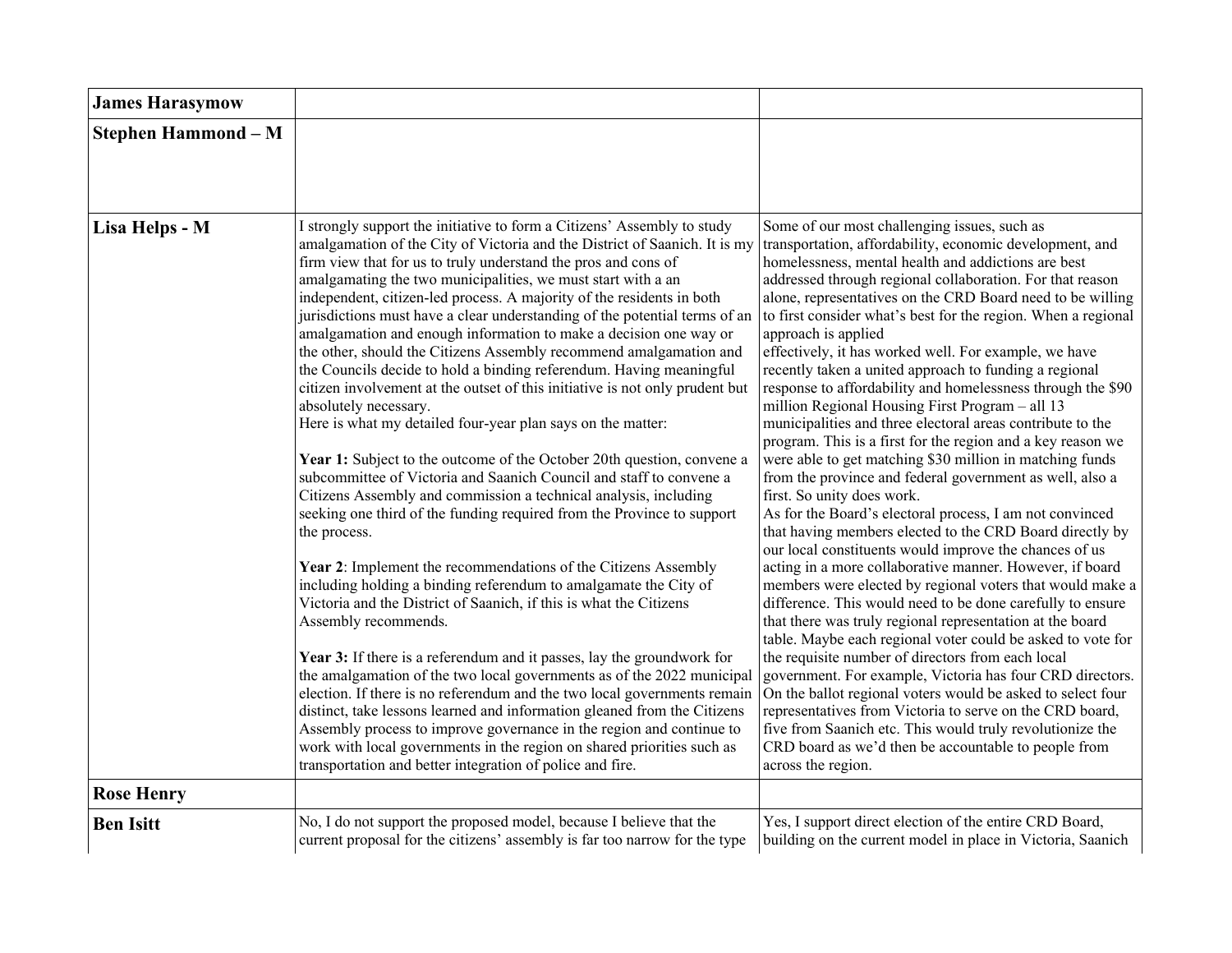|                            | of governance and institutional changes that are required in this region to<br>address social, ecological and fiscal challenges. I strongly believe that<br>First Nations should be engaged directly from the outset in any<br>discussion of changing our system of government here on the south<br>island. I also believe that limiting the discussion to Victoria and Saanich<br>precludes consideration of amalgamations that are more geographically<br>focused, including a potential amalgamation of Victoria, Esquimalt and<br>Oak Bay into a new City of Victoria. Finally, I believe that the citizens<br>assembly proposal has the risk of delaying amalgamation of services that<br>need to be pursued without delay, such as the amalgamation of policing<br>services for cost-effectiveness and public safety. | and the three electoral areas. I believe there are benefits in<br>having regional directors serve on the CRD Board as well<br>as municipal councils, in order to harness the potential for<br>linkages between the two levels of local government, and<br>for cost-effectiveness and operational efficiency. However,<br>providing greater accountability through amendments to the<br>Local Government Act to allow for direct election of all<br>CRD directors would strengthen the mandate of the CRD to<br>respond to regional issues, including regional transportation<br>and regional emergency services. |
|----------------------------|-----------------------------------------------------------------------------------------------------------------------------------------------------------------------------------------------------------------------------------------------------------------------------------------------------------------------------------------------------------------------------------------------------------------------------------------------------------------------------------------------------------------------------------------------------------------------------------------------------------------------------------------------------------------------------------------------------------------------------------------------------------------------------------------------------------------------------|------------------------------------------------------------------------------------------------------------------------------------------------------------------------------------------------------------------------------------------------------------------------------------------------------------------------------------------------------------------------------------------------------------------------------------------------------------------------------------------------------------------------------------------------------------------------------------------------------------------|
| <b>Jesse Jimenez</b>       |                                                                                                                                                                                                                                                                                                                                                                                                                                                                                                                                                                                                                                                                                                                                                                                                                             |                                                                                                                                                                                                                                                                                                                                                                                                                                                                                                                                                                                                                  |
| <b>Randie Johal</b>        | I am in favour of the Citizens Assembly to look at governance in our<br>community. There is an opportunity for a group of individuals<br>representing the 2 communities to analyze in depth the pros/cons.<br>There should also be a commitment by both municipalities' mayors and<br>councils to move forward with recommendations immediately.                                                                                                                                                                                                                                                                                                                                                                                                                                                                            | The electing of the CRD Board should remain status quo<br>until the Citizens Assembly report is completed. We have a<br>4 year window before the next election in which to get the<br>citizens opinion as to their wanting change to the procedure<br>or not.                                                                                                                                                                                                                                                                                                                                                    |
| <b>David Johnston</b>      |                                                                                                                                                                                                                                                                                                                                                                                                                                                                                                                                                                                                                                                                                                                                                                                                                             |                                                                                                                                                                                                                                                                                                                                                                                                                                                                                                                                                                                                                  |
| <b>Edison Kahakauwila</b>  |                                                                                                                                                                                                                                                                                                                                                                                                                                                                                                                                                                                                                                                                                                                                                                                                                             |                                                                                                                                                                                                                                                                                                                                                                                                                                                                                                                                                                                                                  |
| <b>Anna King</b>           | Yes, I support the citizens' assembly model as a means to independent<br>review local government structure. I think it would be of great benefit to<br>hear from many individuals in both Victoria and Saanich on the<br>important topic of amalgamation. Indeed, I understand amalgamation is<br>a complex topic and it will take time to create an innovative solution that<br>makes our community more effective and efficient.                                                                                                                                                                                                                                                                                                                                                                                          | Moving to have the CRD Board elected by voters is a<br>logical change, particularly as board members must already<br>be elected to their local council as a requirement for<br>appointment and board and city council elections could be<br>run at the same time to save on cost. It is important to me<br>that the CRD Board, whose decisions affect so many<br>municipalities and individuals, be accountable to the people<br>they represent.                                                                                                                                                                 |
| <b>Sean Leitenberg - M</b> | Yes I do support a citizens assembly. I believe we need a local<br>government with more input from its constituents. People feel their<br>voices are not being heard and this is a good way to meet those needs.<br>Amalgamation is an important decision that requires as much input as<br>possible. We choose to live where we do and have made those decisions<br>partially based on local government policy. Changes in local policy<br>through amalgamation must he handled carefully with public<br>consultation to keep local residents satisfied in our municipal<br>government.                                                                                                                                                                                                                                    | No I do not believe in voting in the CRD board region<br>wide. As we have so many municipalities I believe the<br>voting in of the CRD board region wide would be to<br>difficult for the voters to identify the best candidates for the<br>job.                                                                                                                                                                                                                                                                                                                                                                 |
| <b>Grade Lore</b>          |                                                                                                                                                                                                                                                                                                                                                                                                                                                                                                                                                                                                                                                                                                                                                                                                                             |                                                                                                                                                                                                                                                                                                                                                                                                                                                                                                                                                                                                                  |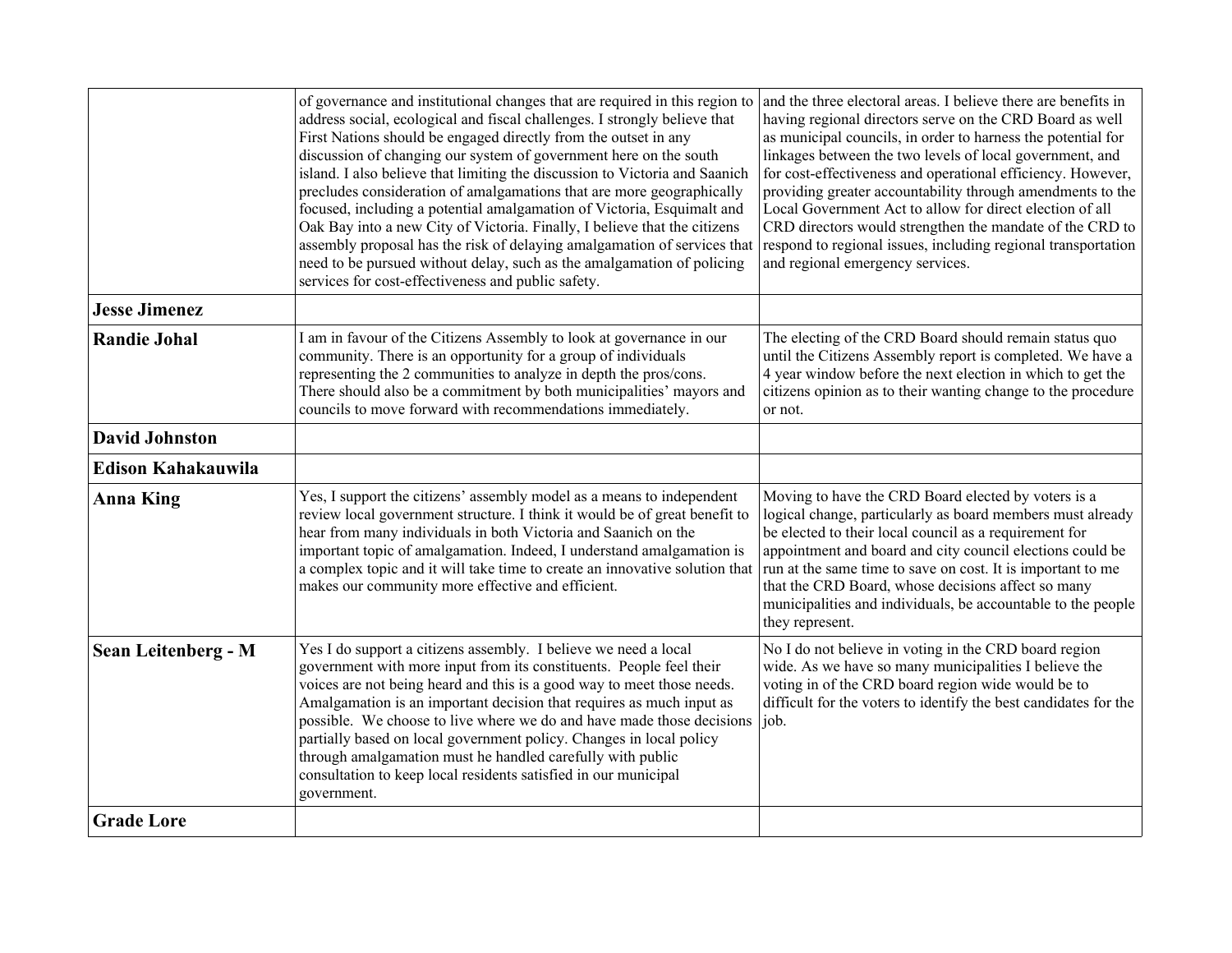| <b>Jeremy Loveday</b>     | Yes, I do. I was happy to bring the motion forward which<br>propelled the City of Victoria towards putting this question<br>on the ballot. While I do not think an amalgamation between<br>just Victoria and Saanich is a natural fit, I think it makes<br>sense to start a citizen led process with municipalities that<br>are willing participants. Amalgamation has been discussed<br>for 100 years and it is worth finally having an independent,<br>objective study of its benefits and drawbacks. | I favour more direct and representative forms of<br>democracy, so I find this idea compelling. I<br>support a regional review of governance that<br>examines how we can strengthen regional<br>cooperation, enhance democracy, and improve<br>governance. I would hope that the idea of directly<br>elected CRD board members would be part of<br>that exploration.                                                                                                                                                                                                                                 |
|---------------------------|---------------------------------------------------------------------------------------------------------------------------------------------------------------------------------------------------------------------------------------------------------------------------------------------------------------------------------------------------------------------------------------------------------------------------------------------------------------------------------------------------------|-----------------------------------------------------------------------------------------------------------------------------------------------------------------------------------------------------------------------------------------------------------------------------------------------------------------------------------------------------------------------------------------------------------------------------------------------------------------------------------------------------------------------------------------------------------------------------------------------------|
| <b>Pam Madoff</b>         | I support the Citizens Assembly model as it provides an<br>opportunity for facts, figures, statistics, etc, to be provided<br>by a panel that is selected on a random basis. The random<br>selection has been seen to be effective, in some jurisdictions.<br>although there have been concerns expressed that the<br>random nature of the selection process can result in an<br>assembly that, through happenstance, does not contain a<br>wide variety of views and experience.                       | No. I believe that familiarity with local areas and<br>their specific issues is important, particularly<br>when you are dealing with a diverse region of<br>urban, suburban and rural areas. Value would be<br>found in appointing CRD Directors who have<br>demonstrated an interest/experience in thinking<br>globally and acting locally. There is value in<br>voters having the opportunity to vote on which<br>Council candidates they wish to have sit on the<br><b>CRD</b> Boar                                                                                                              |
| <b>Delmar Martay</b>      |                                                                                                                                                                                                                                                                                                                                                                                                                                                                                                         |                                                                                                                                                                                                                                                                                                                                                                                                                                                                                                                                                                                                     |
| <b>Bruce McGuigan - M</b> |                                                                                                                                                                                                                                                                                                                                                                                                                                                                                                         |                                                                                                                                                                                                                                                                                                                                                                                                                                                                                                                                                                                                     |
| Ryan Moen - M             |                                                                                                                                                                                                                                                                                                                                                                                                                                                                                                         |                                                                                                                                                                                                                                                                                                                                                                                                                                                                                                                                                                                                     |
| <b>Sara Potts</b>         | Yes. A properly constituted citizen's assembly can be an<br>effective way to examine this highly<br>politicized issue. In addition to examining the costs and<br>benefits of full amalgamation with Saanich, we support<br>moving quickly to improve public safety and reduce costs<br>by amalgamating the Victoria, Oak Bay, and Saanich police<br>departments.                                                                                                                                        | Direct elections of regional directors is a tricky<br>question and we're certainly not experts in it.<br>In the CRD's multi-governance, consensus-based<br>system, it's sometimes hard to keep track of the<br>long chain of accountability from CRD staff and<br>sub-agencies to CRD directors to city councils<br>and finally, to residents. With the current<br>mandate and governance system, it is uncertain<br>whether direct elections would resolve the<br>governance issues at the CRD.<br>The CRD belongs to all the residents of the<br>region, and we need it to work if we're going to |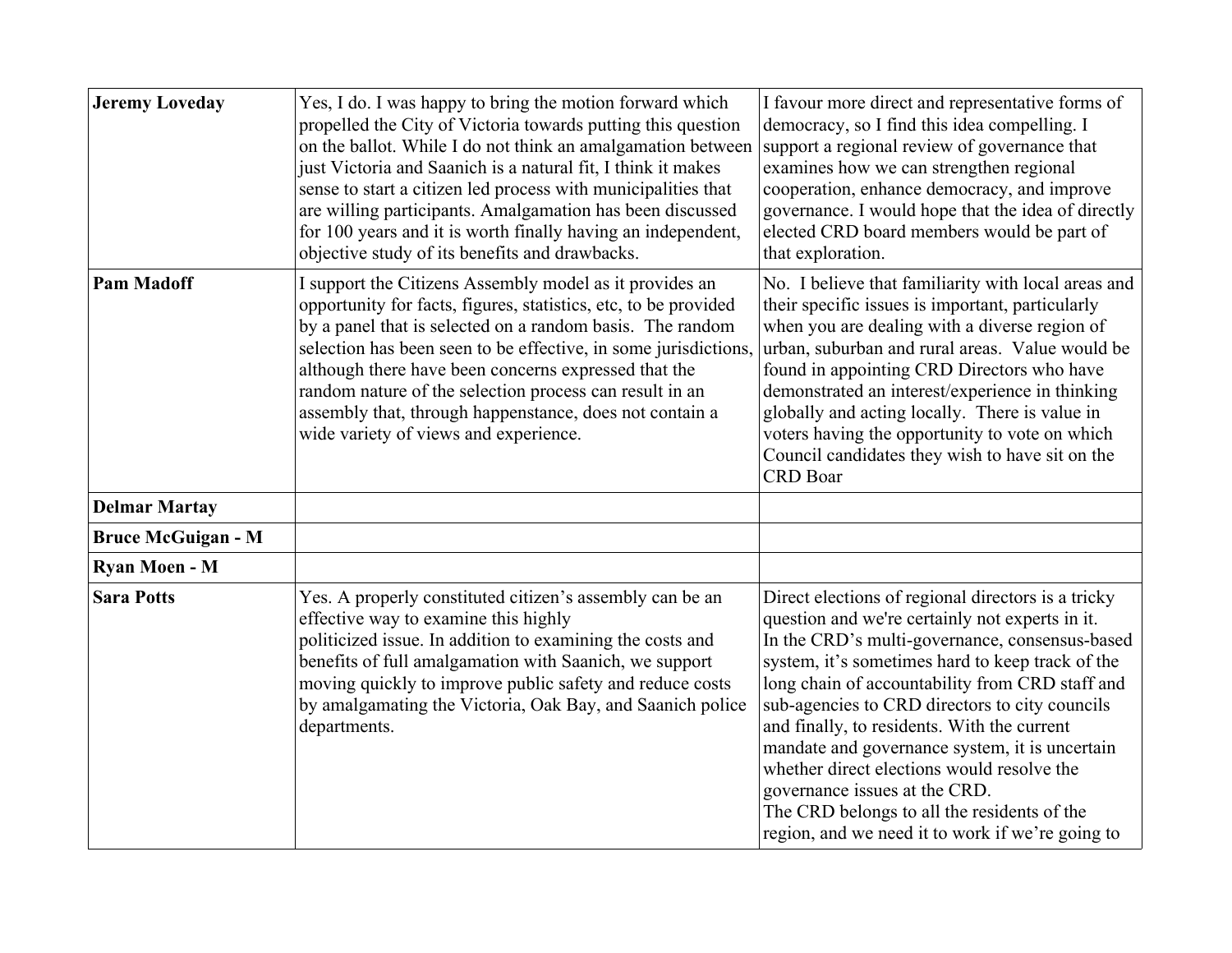|                        |                                                                                                                                                                                                                                                                                                                                                                                                                                                                                                                                                                                                                 | tackle our biggest regional challenges: housing<br>affordability, transportation and climate change.<br>If the CRD were given an expanded mandate to<br>make decisions on big regional issues, direct<br>elections might make sense because than their<br>would be direct accountability (and therefore<br>greater democratic legitimacy) to the CRD's<br>actions. Even then, we would be concerned about<br>finding the right balance between between<br>regional and municipal authority.      |
|------------------------|-----------------------------------------------------------------------------------------------------------------------------------------------------------------------------------------------------------------------------------------------------------------------------------------------------------------------------------------------------------------------------------------------------------------------------------------------------------------------------------------------------------------------------------------------------------------------------------------------------------------|--------------------------------------------------------------------------------------------------------------------------------------------------------------------------------------------------------------------------------------------------------------------------------------------------------------------------------------------------------------------------------------------------------------------------------------------------------------------------------------------------|
|                        |                                                                                                                                                                                                                                                                                                                                                                                                                                                                                                                                                                                                                 | We're interested in listening to the community<br>and learning from the experts - we all agree that<br>we need to make regional governance work<br>better. Let's work together to find the best path<br>forward.                                                                                                                                                                                                                                                                                 |
| <b>Andrew Reeve</b>    | Having served on the board of Amalgamation Yes, my<br>position on this issue is clear. I am in favour of reducing the<br>number of municipalities in the CRD by amalgamation. I<br>applaud the Citizens Assembly initiative because it takes the<br>power away from the politicians with vested interests, many<br>of whom view supporting amalgamation as voting<br>themselves out of a job. As someone who has studied this<br>over the years, especially while on the board of<br>Amalgamation Yes, I am confident that as the facts are<br>presented to the Assembly, we will find overwhelming<br>support. | The current CRD framework is not working. I<br>believe that if we reduce the number of<br>municipalities (ideally reduced to 3 or 4) then the<br>decision-making body at the CRD should be a<br>Mayor's Council. Those 3 or 4 mayors would be<br>the face of the region and would be easily held<br>accountable for their action or inaction at the<br>regional level. Politicians would no longer be<br>able to hide behind the confusing CRD board<br>layout in order to avoid accountability. |
| <b>Jordan Reichert</b> | Yes. I support the concept of a citizen's assembly model for<br>independent consideration of local government structure.<br>However, I do not believe that undertaking this task in the<br>interest of only considering a fragmented approach<br>regionally is an efficient use of time and resources. I would<br>prefer a broader assessment that considered a more unified<br>approach of geographically situated areas and services to                                                                                                                                                                       | Yes. I support the direct election of the CRD<br>board of directors for greater regional<br>representation and response to inter-municipal<br>issues. An elected CRD board could empower a<br>more unified approach to social, infrastructure,<br>and environmental projects benefiting the region.<br>This would also increase accountability at the                                                                                                                                            |